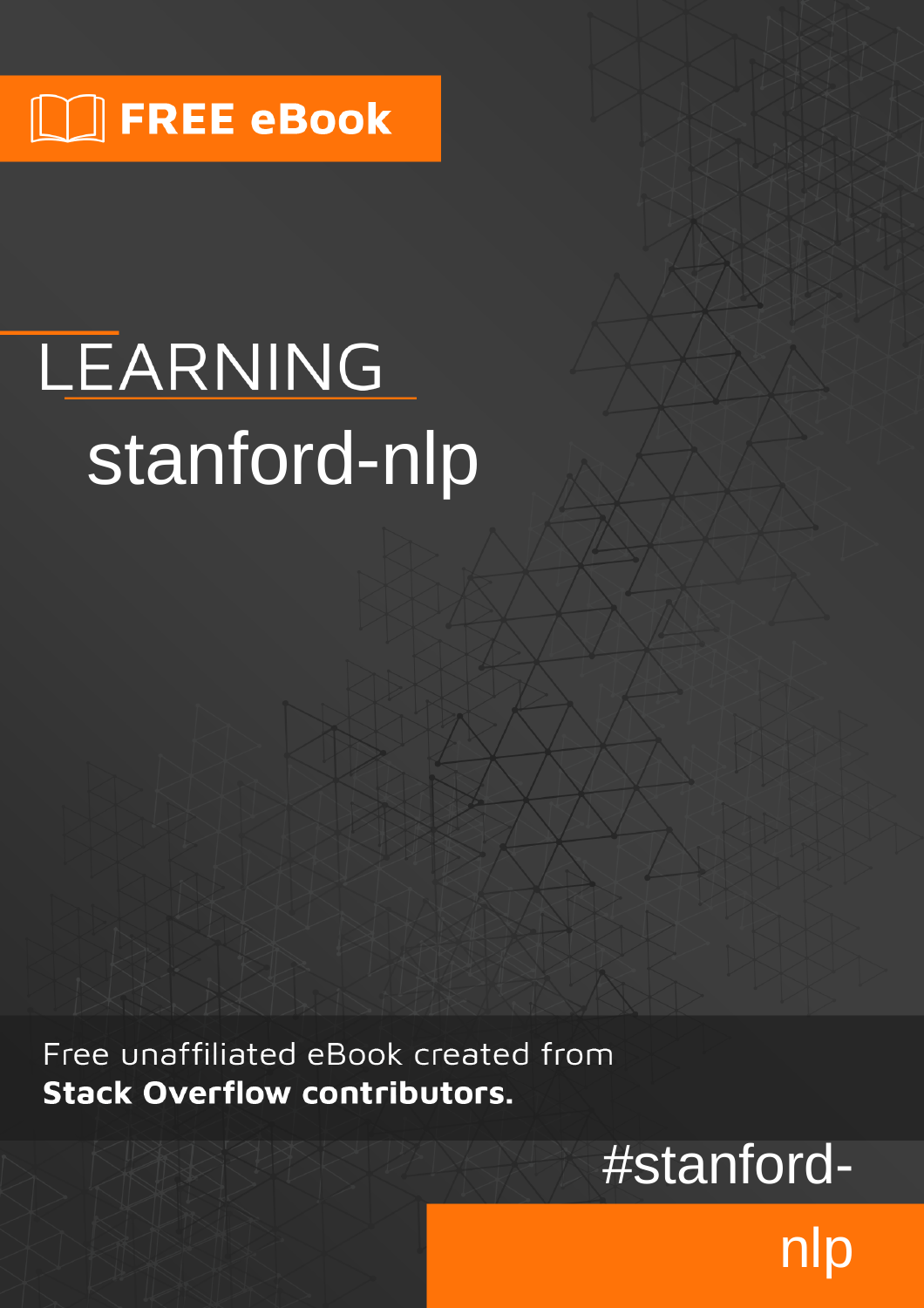## **Table of Contents**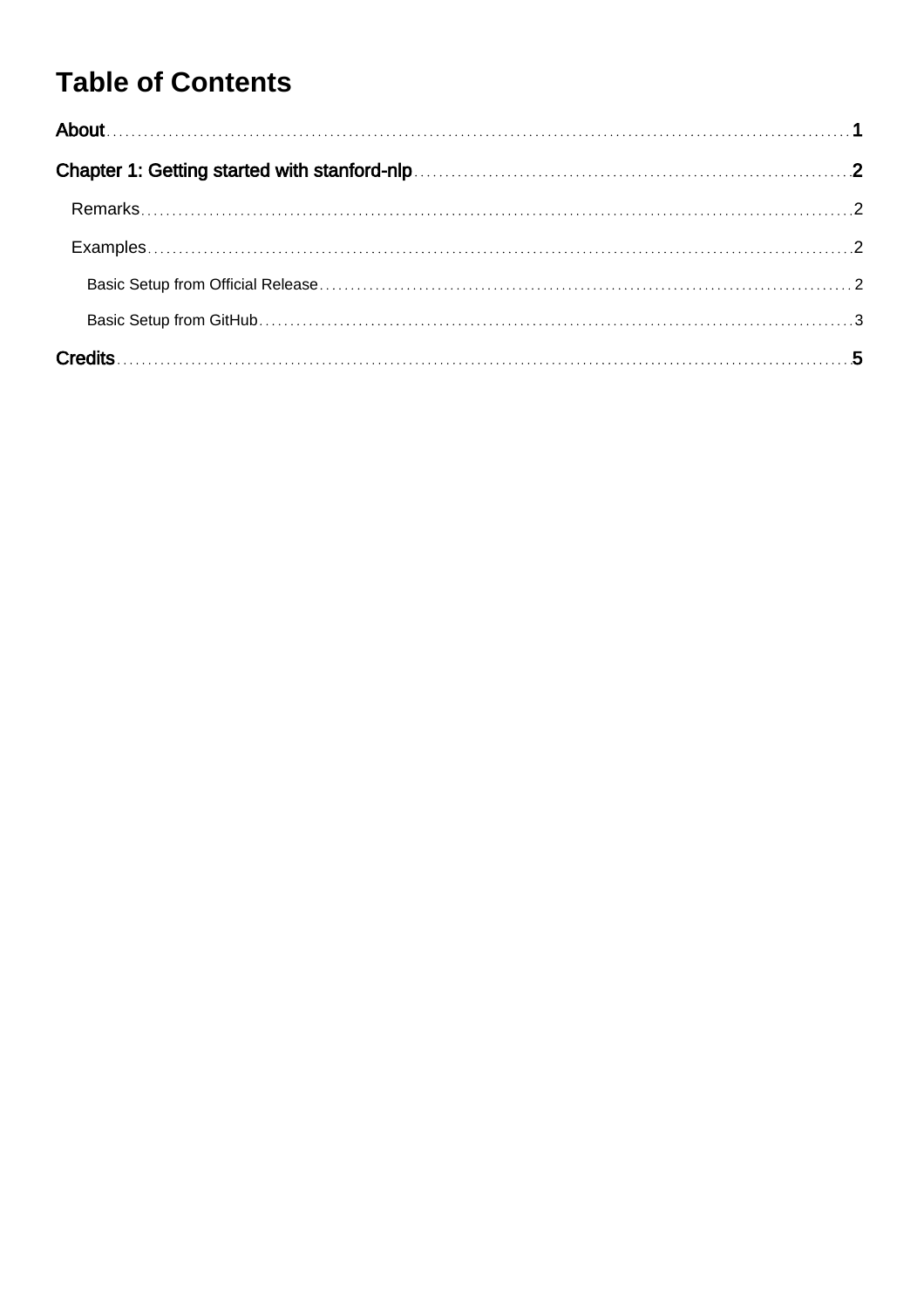<span id="page-2-0"></span>

You can share this PDF with anyone you feel could benefit from it, downloaded the latest version from: [stanford-nlp](http://riptutorial.com/ebook/stanford-nlp)

It is an unofficial and free stanford-nlp ebook created for educational purposes. All the content is extracted from [Stack Overflow Documentation,](https://archive.org/details/documentation-dump.7z) which is written by many hardworking individuals at Stack Overflow. It is neither affiliated with Stack Overflow nor official stanford-nlp.

The content is released under Creative Commons BY-SA, and the list of contributors to each chapter are provided in the credits section at the end of this book. Images may be copyright of their respective owners unless otherwise specified. All trademarks and registered trademarks are the property of their respective company owners.

Use the content presented in this book at your own risk; it is not guaranteed to be correct nor accurate, please send your feedback and corrections to [info@zzzprojects.com](mailto:info@zzzprojects.com)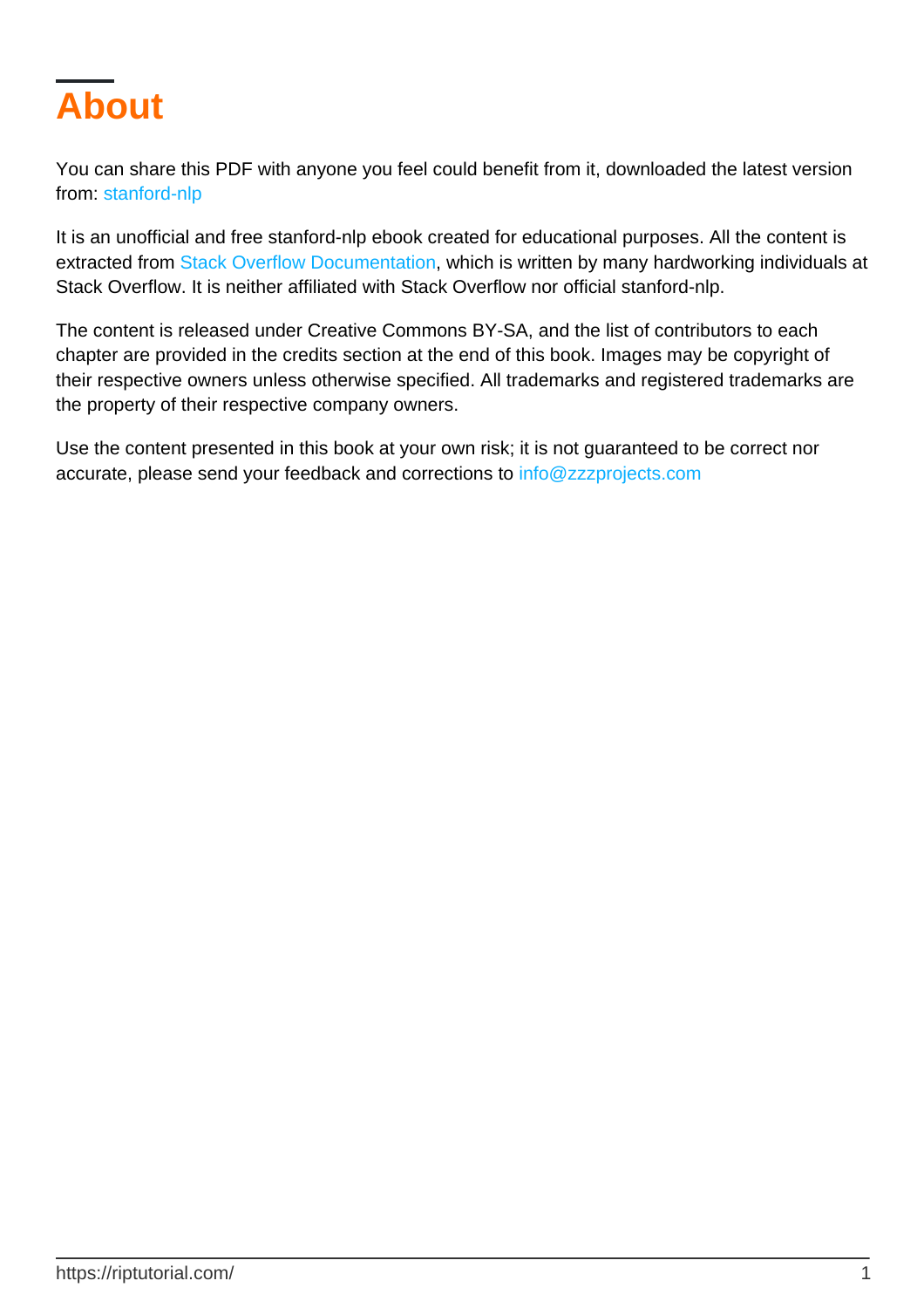## <span id="page-3-0"></span>**Chapter 1: Getting started with stanford-nlp**

### <span id="page-3-1"></span>**Remarks**

This section provides an overview of what stanford-nlp is, and why a developer might want to use it.

It should also mention any large subjects within stanford-nlp, and link out to the related topics. Since the Documentation for stanford-nlp is new, you may need to create initial versions of those related topics.

### <span id="page-3-2"></span>**Examples**

<span id="page-3-3"></span>**Basic Setup from Official Release**

This example goes over how to set up CoreNLP from the latest official release. This example will take you through downloading the package, and running a simple command-line invocation of CoreNLP

#### **Prerequisites:**

- Java JVM 8. The command java -version should complete successfully with a line like: *java* version "1.8.0\_92".
- Zip tool
- For the example: Bash or similar shell, and wget

#### **Steps:**

1. Download the CoreNLP zip file at:<http://stanfordnlp.github.io/CoreNLP/index.html#download> :

wget http://nlp.stanford.edu/software/stanford-corenlp-full-2015-12-09.zip

2. Unzip the release:

```
unzip stanford-corenlp-full-2015-12-09.zip
```
3. Enter the newly unzipped directory:

cd stanford-corenlp-full-2015-12-09

4. Set up your classpath. If you're using an IDE, you should set the classpath in your IDE.

```
for file in `find . -name "*.jar"'; do export CLASSPATH="$CLASSPATH: 'realpath $file'";
done
```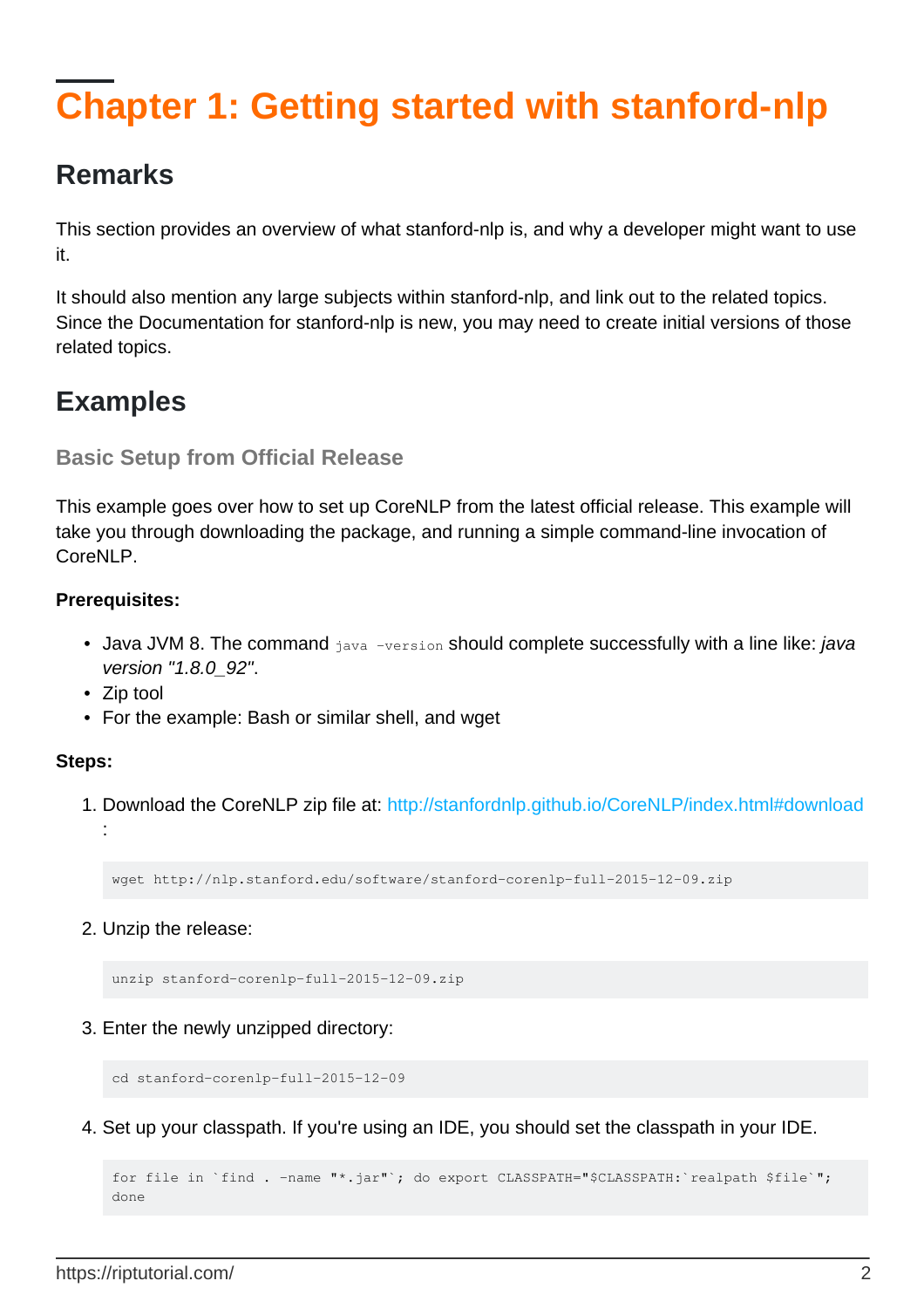If you'll be using CoreNLP frequently, this is a useful line to have in your  $\sim$  / . bashrc (or equivalent) file, replacing the directory /path/to/corenlp/ with the appropriate path to where you unzipped CoreNLP:

```
for file in `find /path/to/corenlp/ -name "*.jar"`; do export
CLASSPATH="$CLASSPATH:`realpath $file`"; done
```
5. Try it out! For example, the following will make a simple text file to annotate, and run CoreNLP over this file. The output will be saved to input.txt.out as a JSON file. Note that CoreNLP requires quite a bit of memory. You should give it at least  $2GB$  ( $-mx2q$ ) in most cases.

```
echo "the quick brown fox jumped over the lazy dog" > input.txt
java -mx2g edu.stanford.nlp.pipeline.StanfordCoreNLP -outputFormat json -file input.txt
```
#### <span id="page-4-0"></span>**Basic Setup from GitHub**

This example goes over how to set up CoreNLP from the [GitHub repo](https://github.com/stanfordnlp/CoreNLP). The GitHub code has newer features than the official release, but may be unstable. This example will take you through downloading, building, and running a simple command-line invocation of CoreNLP.

#### **Prerequisites:**

- Java 8 or newer.
- [Apache Ant](http://ant.apache.org/)
- Git
- For the example: Bash or similar shell, and wget or curl

#### **Steps:**

1. Clone the CoreNLP Git repository:

git clone git@github.com:stanfordnlp/CoreNLP.git

2. Enter the CoreNLP directory:

cd CoreNLP

3. Build the project into a self-contained jar file. The easiest way to do this is with:

ant jar

4. Download the latest models.

wget http://nlp.stanford.edu/software/stanford-corenlp-models-current.jar

Or using curl (what you get by default on macOS):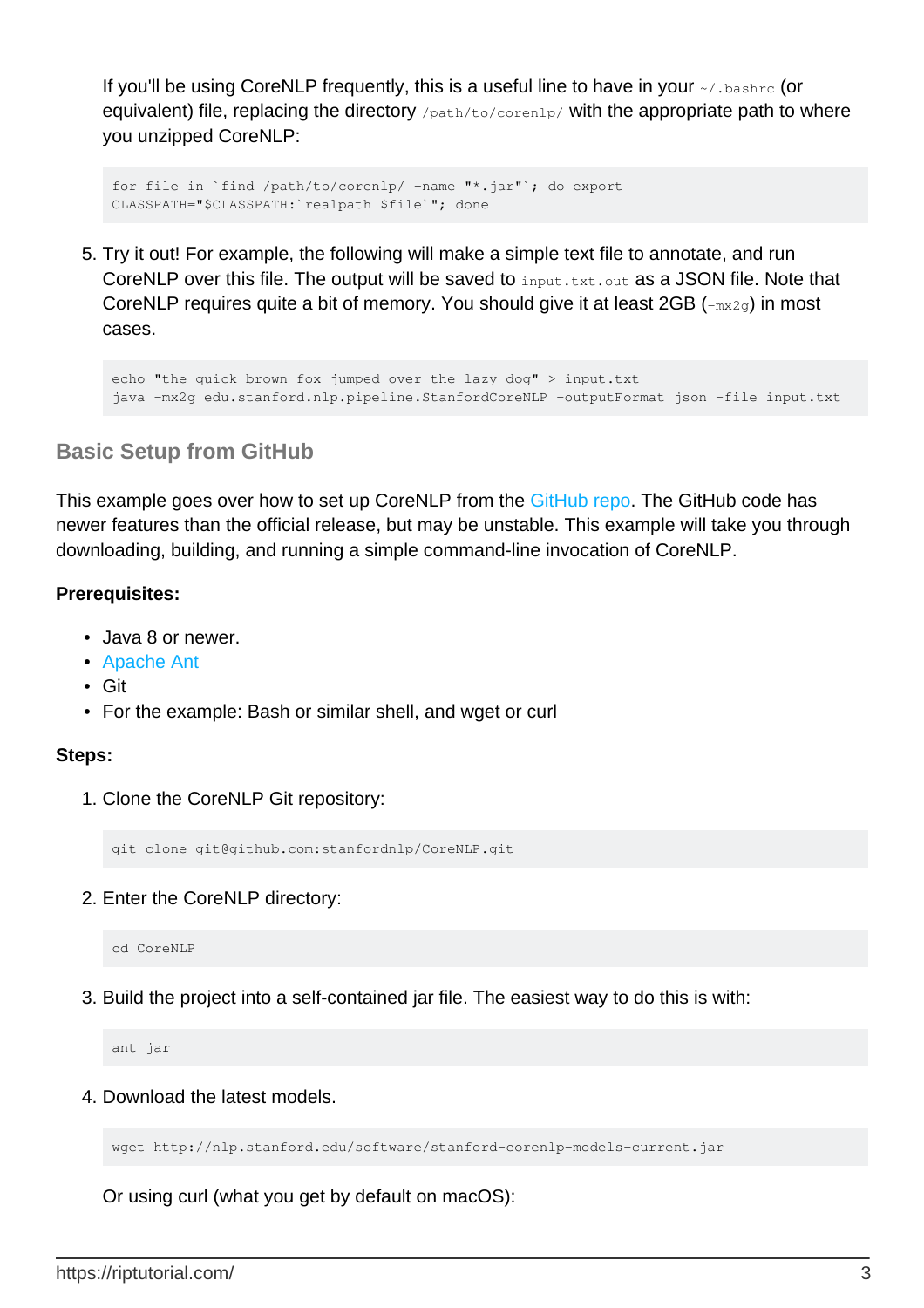5. Set up your classpath. If you're using an IDE, you should set the classpath in your IDE.

```
export CLASSPATH="$CLASSPATH:javanlp-core.jar:stanford-corenlp-models-current.jar";
for file in `find lib -name "*.jar"`; do export CLASSPATH="$CLASSPATH:`realpath $file`";
done
```
If you'll be using CoreNLP frequently, this is a useful line to have in your ~/.bashrc (or equivalent) file, replacing the directory /path/to/corenlp/ with the appropriate path to where you unzipped CoreNLP (3 replacements):

```
export CLASSPATH="$CLASSPATH:/path/to/corenlp/javanlp-core.jar:/path/to/corenlp/stanford-
corenlp-models-current.jar";
for file in `find /path/to/corenlp/lib -name "*.jar"`; do export
CLASSPATH="$CLASSPATH:`realpath $file`"; don
```
6. Try it out! For example, the following will make a simple text file to annotate, and run CoreNLP over this file. The output will be saved to input.txt.out as a JSON file. Note that CoreNLP requires quite a bit of memory. You should give it at least  $2GB$  ( $-mx2g$ ) in most cases.

```
echo "the quick brown fox jumped over the lazy dog" > input.txt
java -mx2g edu.stanford.nlp.pipeline.StanfordCoreNLP -outputFormat json -file input.txt
```
Read Getting started with stanford-nlp online: [https://riptutorial.com/stanford](https://riptutorial.com/stanford-nlp/topic/4122/getting-started-with-stanford-nlp)[nlp/topic/4122/getting-started-with-stanford-nlp](https://riptutorial.com/stanford-nlp/topic/4122/getting-started-with-stanford-nlp)